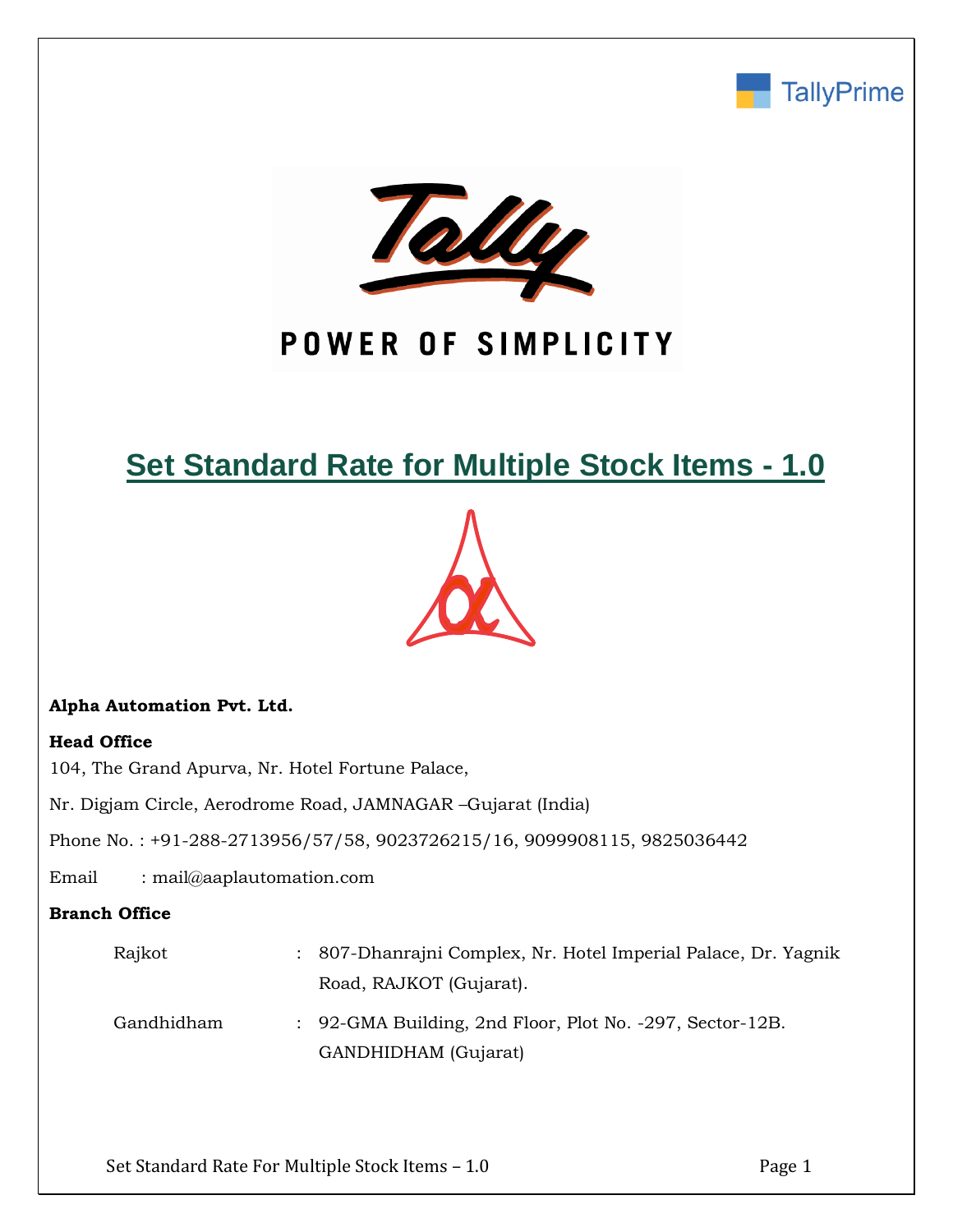

© 2020 Alpha Automation Pvt. Ltd. All rights reserved.

Tally, Tally 9, Tally9, Tally.ERP, Tally.ERP 9, Shoper, Shoper 9, Shoper POS, Shoper HO, Shoper 9 POS, Shoper 9 HO, TallyDeveloper, Tally.Server 9, Tally Developer, Tally. Developer 9, Tally.NET, Tally Development Environment, TallyPrime, TallyPrimeDeveloper, TallyPrime Server, Tally Extender, Tally Integrator, Tally Integrated Network, Tally Service Partner, TallyAcademy & Power of Simplicity are either registered trademarks or trademarks of Tally Solutions Pvt. Ltd. in India and/or other countries. All other trademarks are properties of their respective owners.

Version: Alpha Automation Pvt. Ltd. / Set Standard rate For Multiple Stock Item. / 1.0 / Nov-2020.

Set Standard Rate For Multiple Stock Items – 1.0 Page 2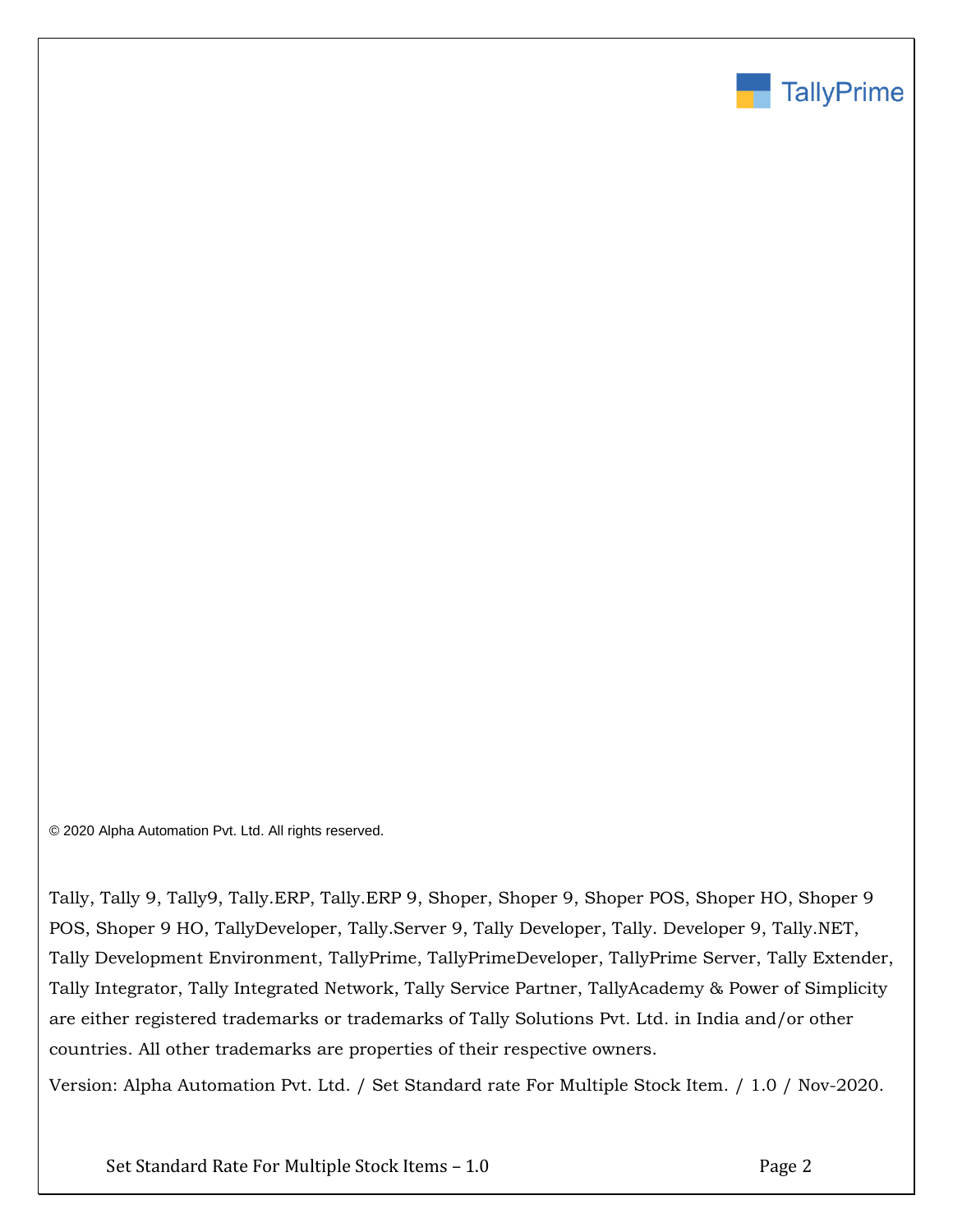

# **Set Standard Rate for Multiple Stock Item – 1.0**

## **Introduction**

With this add-on, you can enter (create or alter) the standard rate for Multiple Stock Items from a Single window.

## **Benefits**

• You can specify the standard selling and purchase price

## **What's New?**

• Compatible with TallyPrime

**Important!** Take back up of your company data before activating the Add-on.

Once you try/purchase an Add-on, follow the steps below to configure the Add-on and use it.

#### **Installation**

- 1. Copy the TCP file in TallyPrime Folder.
- 2. Gateway of Tally  $\rightarrow$  F1 (Help) $\rightarrow$  TDL & Add-on  $\rightarrow$  F4 (Manage Local TDL)  $\rightarrow$  Select Yes in Load TDL on Startup and give the file name of TCP File. After pressing the Enter Key will show TDL Status which should be as Loaded.

#### **System requirements:**

No additional hardware / software infrastructure is required for executing and operation this applications module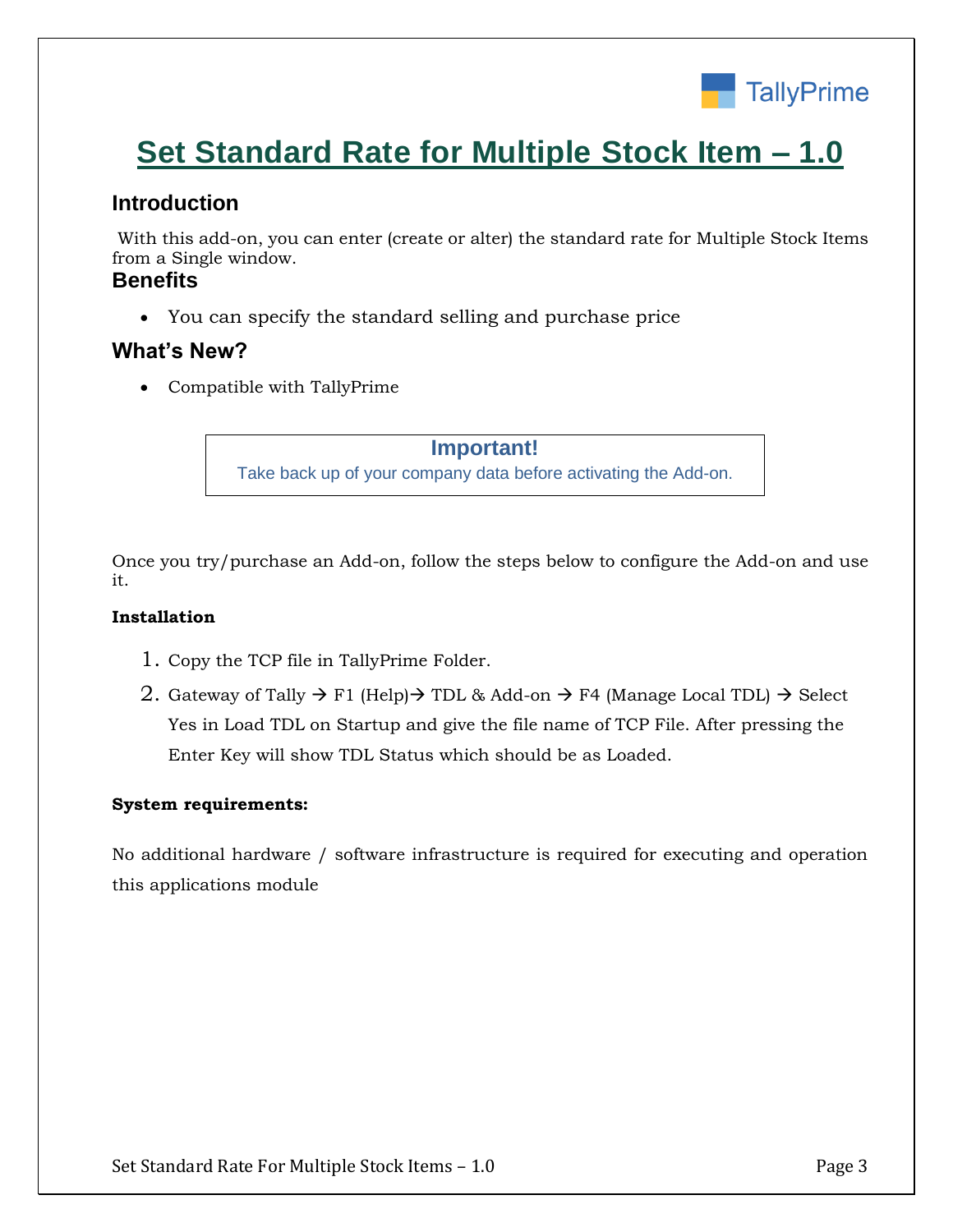

#### 1. Activate the Add-on.

#### *For TallyPrime Release 1.0*

Go to **Gateway of Tally** → **F1: Help** → **TDL & Add-On** → **F6: Add-On Features**. Alternatively, you may press **CTRL + ALT + T** from any menu to open TDL Management report and then press **F6: Add-On Features**

Set "Yes" to the option "**Enable Set Standard Rate for Multiple Stock Items?**"

**Add-On Features** 

Enable Set Standard Rate for Multiple Stock Items ? Yes

Accept ?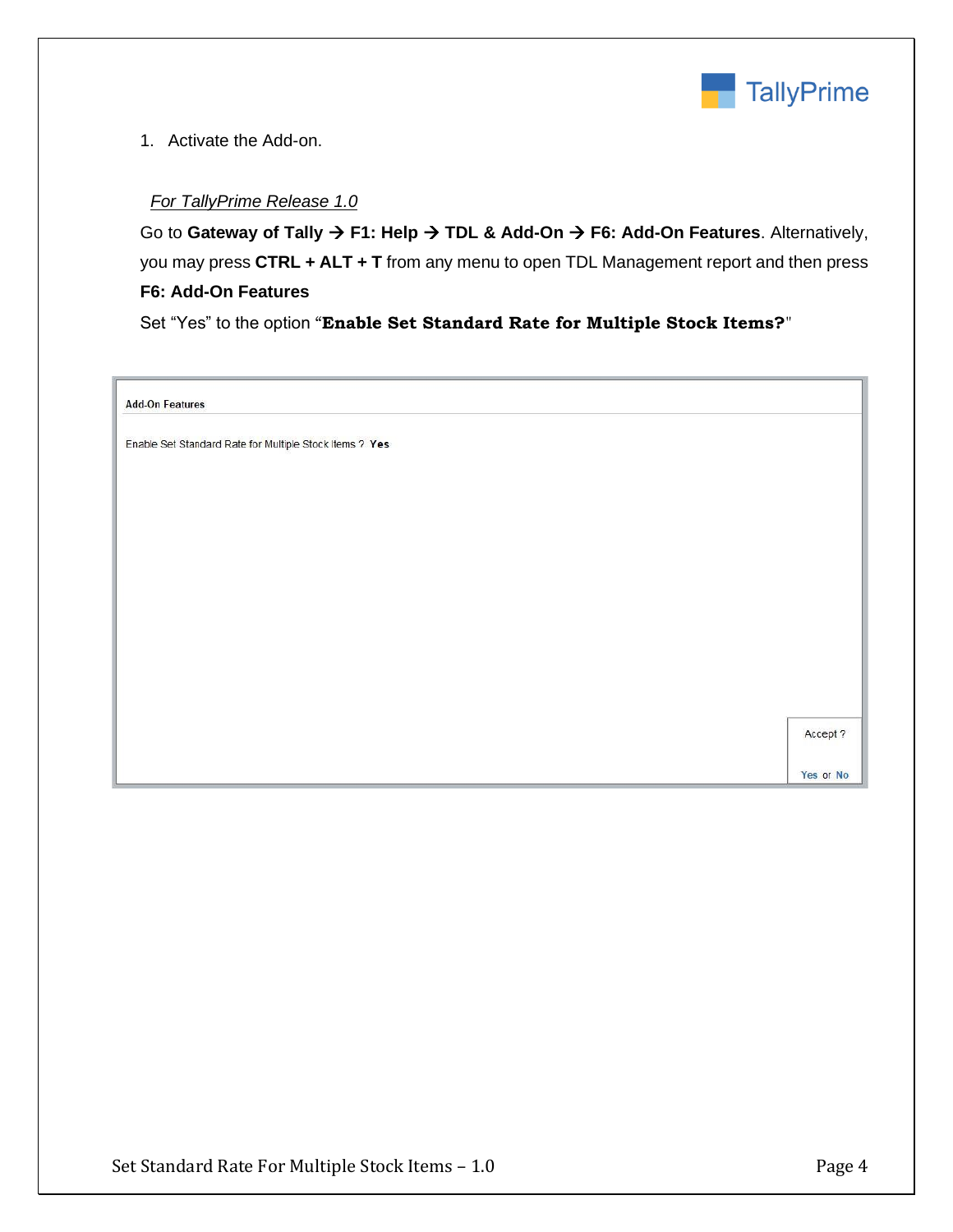

### **Detailed User Guide:**

| <b>Alpha Automation Pvt Ltd</b>                                                                                                                                                                                                                                |                                                         |
|----------------------------------------------------------------------------------------------------------------------------------------------------------------------------------------------------------------------------------------------------------------|---------------------------------------------------------|
| <b>Master Alteration</b>                                                                                                                                                                                                                                       |                                                         |
| <b>List of Masters</b>                                                                                                                                                                                                                                         |                                                         |
|                                                                                                                                                                                                                                                                | Change Company<br><b>Expand All</b><br><b>Show More</b> |
| <b>Accounting Masters</b><br>Group<br>Ledger<br>Currency<br>Voucher Type<br><b>Inventory Masters</b><br><b>Stock Group</b><br><b>Stock Category</b><br>Stock Item<br>Unit<br>Godown<br>Price levels<br>Price List (Stock Group)<br>Price List (Stock Category) |                                                         |
| <b>Set Standard Rate</b><br><b>Payroll Masters</b>                                                                                                                                                                                                             |                                                         |
| <b>Employee Group</b><br>Employee<br>Units (Work)<br>Attendance/Production Type<br>Pay Heads<br>Payroll Voucher Type<br><b>Statutory Details</b><br><b>GST Details</b><br><b>PAN/CIN Details</b>                                                               |                                                         |

**1. Gateway of Tally** → **Create/Alter** → **Set Standard Rates.**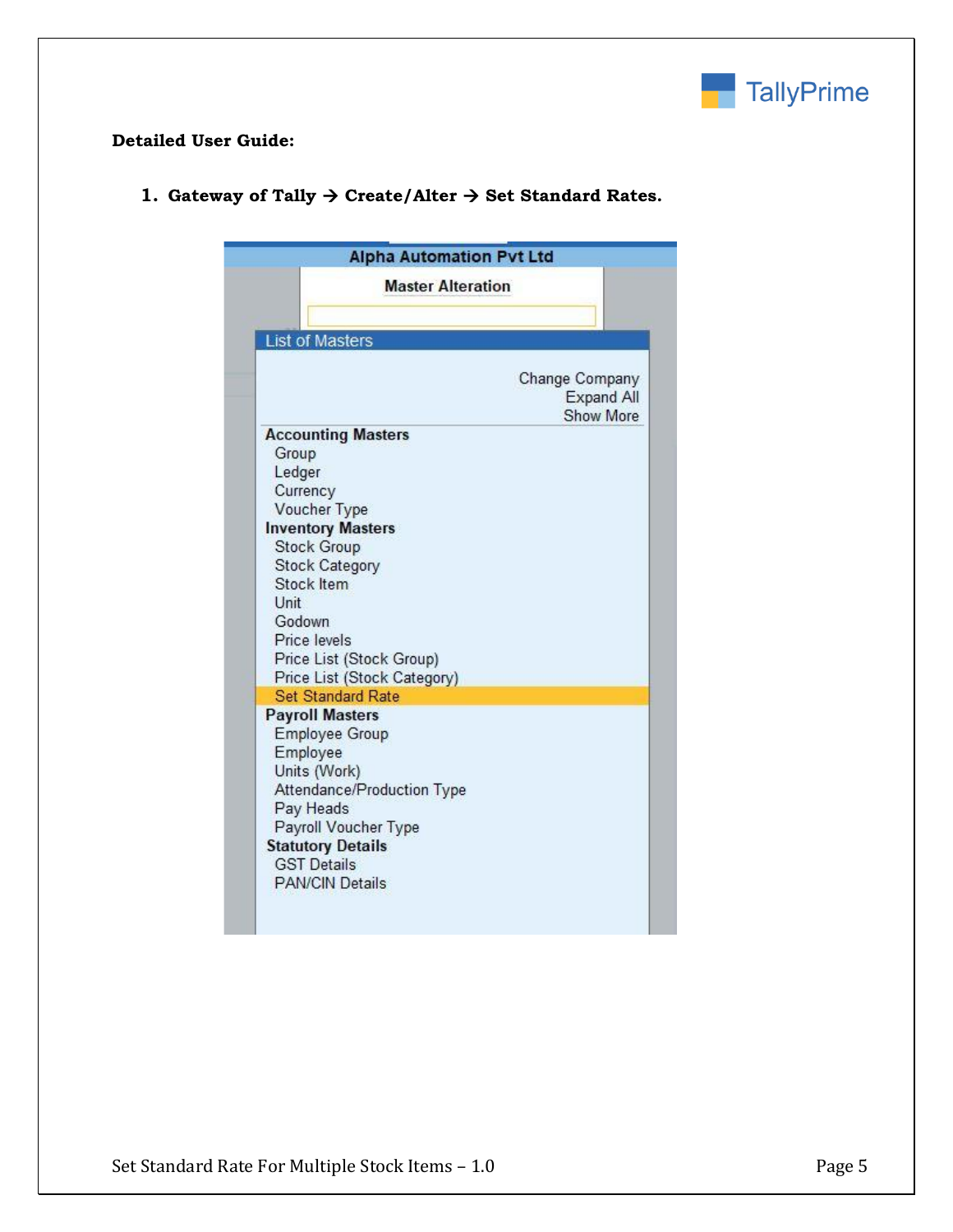

**2.** Select a stock group in which you want to specify the standard rate for Items.

| <b>Master Alteration</b>                                |                                                         |
|---------------------------------------------------------|---------------------------------------------------------|
|                                                         |                                                         |
|                                                         |                                                         |
| <b>List of Masters</b>                                  |                                                         |
|                                                         | Change Company<br><b>Expand All</b><br><b>Show More</b> |
| <b>Accounting Masters</b>                               |                                                         |
| Group                                                   |                                                         |
| Ledger                                                  |                                                         |
| Currency                                                |                                                         |
| Voucher Type<br><b>Inventory Masters</b>                |                                                         |
| <b>Stock Group</b>                                      |                                                         |
| <b>Stock Category</b>                                   |                                                         |
| Stock Item                                              |                                                         |
| Unit                                                    |                                                         |
| Godown                                                  |                                                         |
| Price levels                                            |                                                         |
| Price List (Stock Group)                                |                                                         |
| Price List (Stock Category)<br><b>Set Standard Rate</b> |                                                         |
| <b>Payroll Masters</b>                                  |                                                         |
| <b>Employee Group</b>                                   |                                                         |
| Employee                                                |                                                         |
| Units (Work)                                            |                                                         |
| Attendance/Production Type                              |                                                         |
| Pay Heads                                               |                                                         |
| Payroll Voucher Type                                    |                                                         |
| <b>Statutory Details</b><br><b>GST Details</b>          |                                                         |
| <b>PAN/CIN Details</b>                                  |                                                         |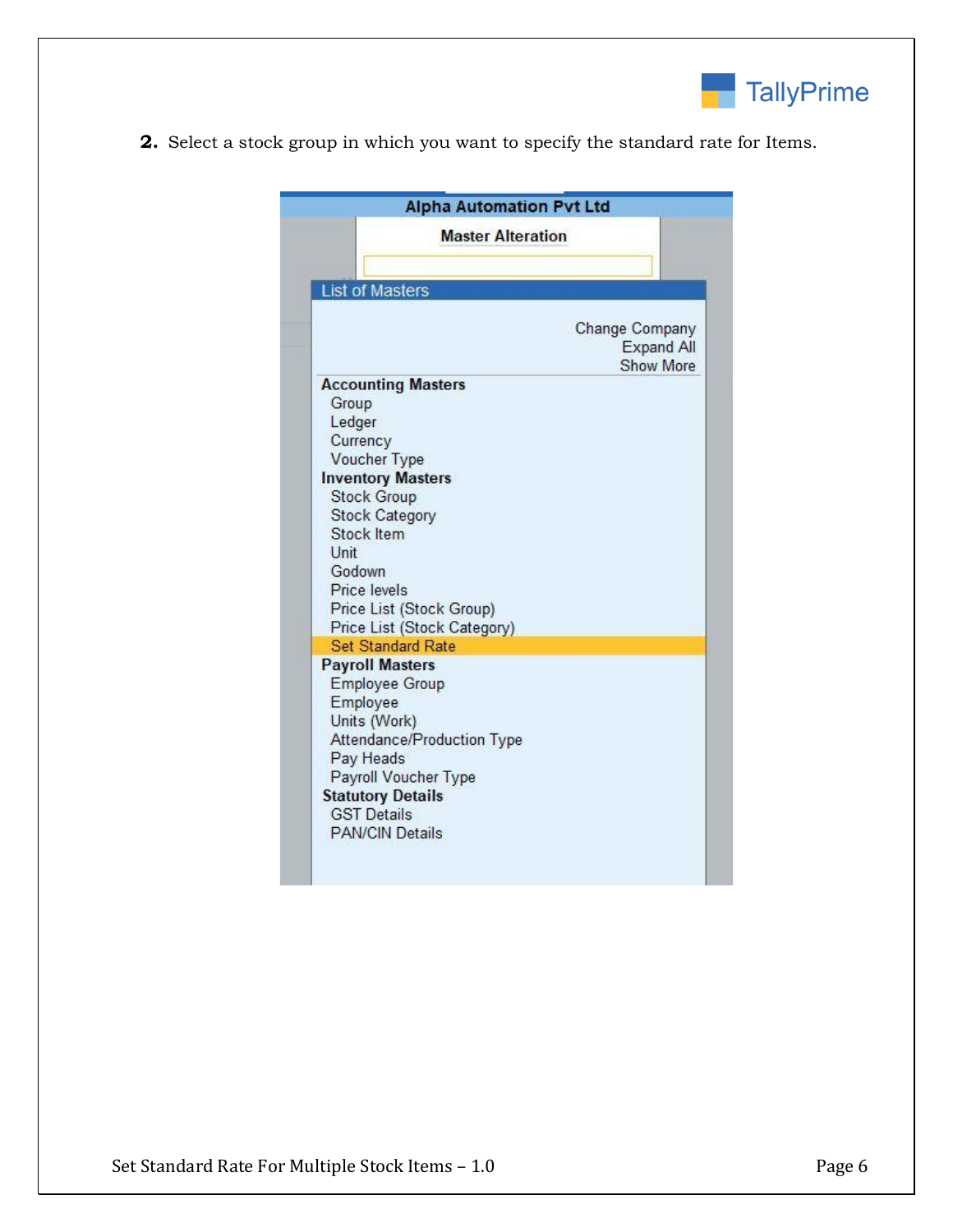

**3.** Set "Yes" to "Set/Alter Standard Rates" and a sub form appears to enter the details of standard sale/purchase rates.

| GOLD           | MANAGE<br>TallyPrime                                         |         |                      |                                            |           |           |             |                         |
|----------------|--------------------------------------------------------------|---------|----------------------|--------------------------------------------|-----------|-----------|-------------|-------------------------|
|                | K: Company                                                   | Y: Data | Z: Exchange          | G: Go To                                   | O: Import | E: Export | $M: E-mail$ | P: Print                |
|                | Set Standard Rate for Multiple Stock Items                   |         |                      | <b>Alpha Automation Pvt Ltd</b>            |           |           |             | $\overline{\mathbf{x}}$ |
|                |                                                              |         |                      | Set Standard Rate for Multiple Stock Items |           |           |             |                         |
| SR. No.        | Stock Item Name                                              |         | Under                |                                            |           |           |             | Set/Alter               |
|                |                                                              |         |                      |                                            |           |           |             | <b>Standard Rate</b>    |
|                |                                                              |         |                      |                                            |           |           |             |                         |
| $\mathbf{1}$   | Assemble 1<br>Assemble 2                                     |         | Computer<br>Computer |                                            |           |           |             | Yes<br>Yes              |
| $\frac{2}{3}$  | Pen Drive                                                    |         | Storage              |                                            |           |           |             | Yes                     |
| $\overline{4}$ | Tally - Accounting and lavetory Software - Single User Tally |         |                      |                                            |           |           |             | <b>No</b>               |
| 5              | <b>Tally Prime</b>                                           |         | + Primary            |                                            |           |           |             | No                      |
|                |                                                              |         |                      |                                            |           |           |             |                         |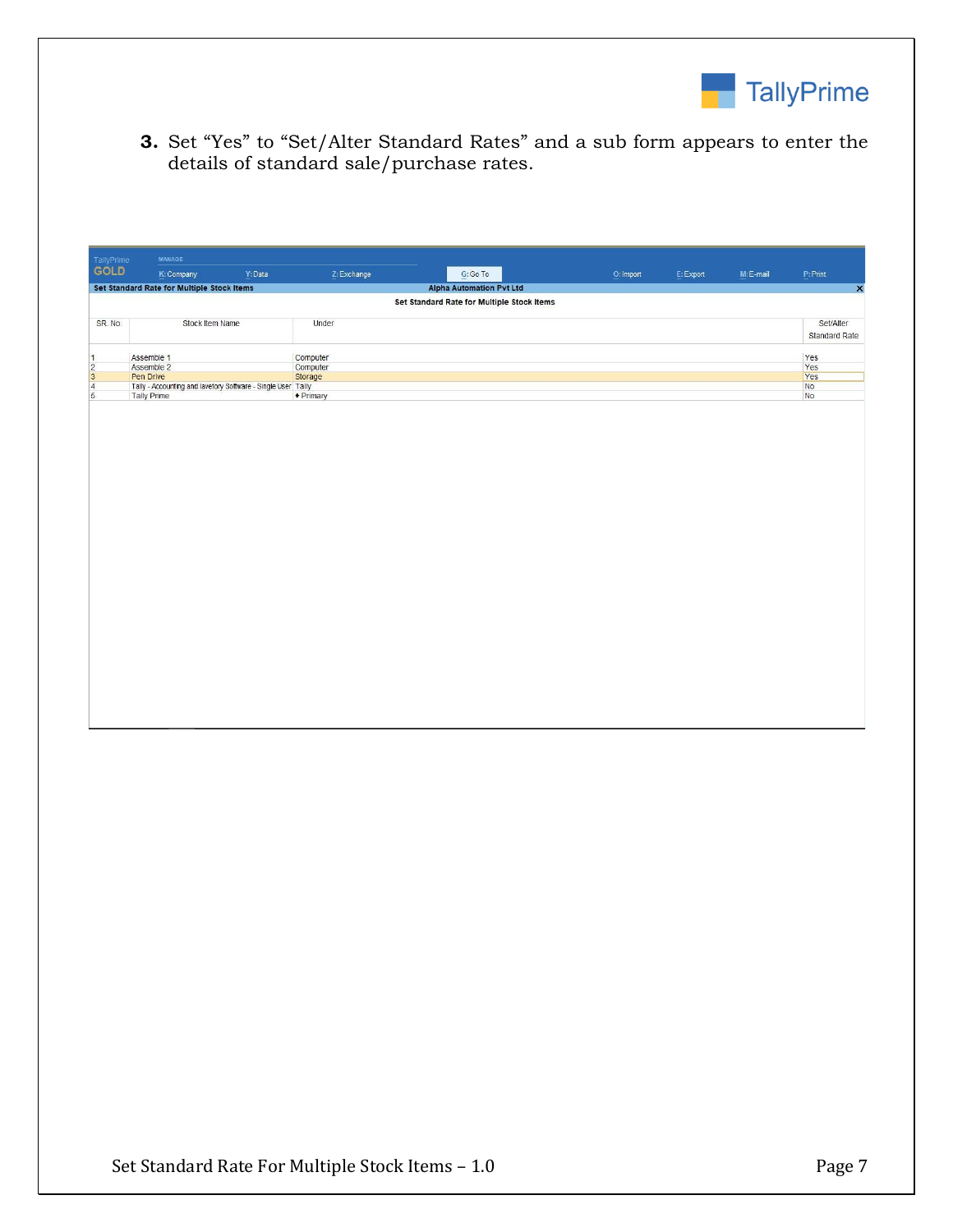

**4.** You can specify the standard selling and purchase price and accept the screen. The Same rate will display when you create the purchase and sales voucher or invoice.

| Z: Exchange |                 |                      | G:GoTo                                     |           | O: Import |
|-------------|-----------------|----------------------|--------------------------------------------|-----------|-----------|
|             |                 |                      | <b>Alpha Automation Pvt Ltd</b>            |           |           |
|             |                 |                      | Set Standard Rate for Multiple Stock Items |           |           |
| Linder      |                 |                      |                                            |           |           |
|             |                 |                      |                                            |           |           |
|             |                 |                      | Stock Item: Pen Drive                      |           |           |
|             |                 | <b>Standard Cost</b> | <b>Standard Selling Price</b>              |           |           |
|             | Applicable From | Rate per             | Applicable From                            | Rate per  |           |
|             | 1-Apr-20        | 500.00 No            | 1-Apr-20                                   | 550.00 No |           |
|             |                 |                      |                                            |           |           |
|             |                 |                      |                                            |           |           |
|             |                 |                      |                                            |           |           |
|             |                 |                      |                                            |           |           |
|             |                 |                      |                                            |           |           |
|             |                 |                      |                                            |           |           |
|             |                 |                      |                                            |           |           |
|             |                 |                      |                                            |           |           |
|             |                 |                      |                                            |           |           |
|             |                 |                      |                                            |           |           |
|             |                 |                      |                                            |           |           |
|             |                 |                      |                                            |           |           |
|             |                 |                      |                                            |           |           |
|             |                 |                      |                                            |           |           |
|             |                 |                      |                                            |           |           |
|             |                 |                      |                                            |           |           |
|             |                 |                      |                                            |           |           |
|             |                 |                      |                                            |           |           |
|             |                 |                      |                                            |           |           |
|             |                 |                      |                                            |           |           |
|             |                 |                      |                                            |           |           |
|             |                 |                      |                                            |           |           |
|             |                 |                      |                                            |           |           |
|             |                 |                      |                                            |           |           |
|             |                 |                      |                                            |           |           |
|             |                 |                      |                                            |           |           |
|             |                 |                      |                                            |           |           |
|             |                 |                      |                                            |           |           |
|             |                 |                      |                                            |           |           |
|             |                 |                      |                                            |           |           |
|             |                 |                      |                                            |           |           |
|             |                 |                      |                                            |           |           |
|             |                 |                      |                                            |           |           |
|             |                 |                      |                                            |           |           |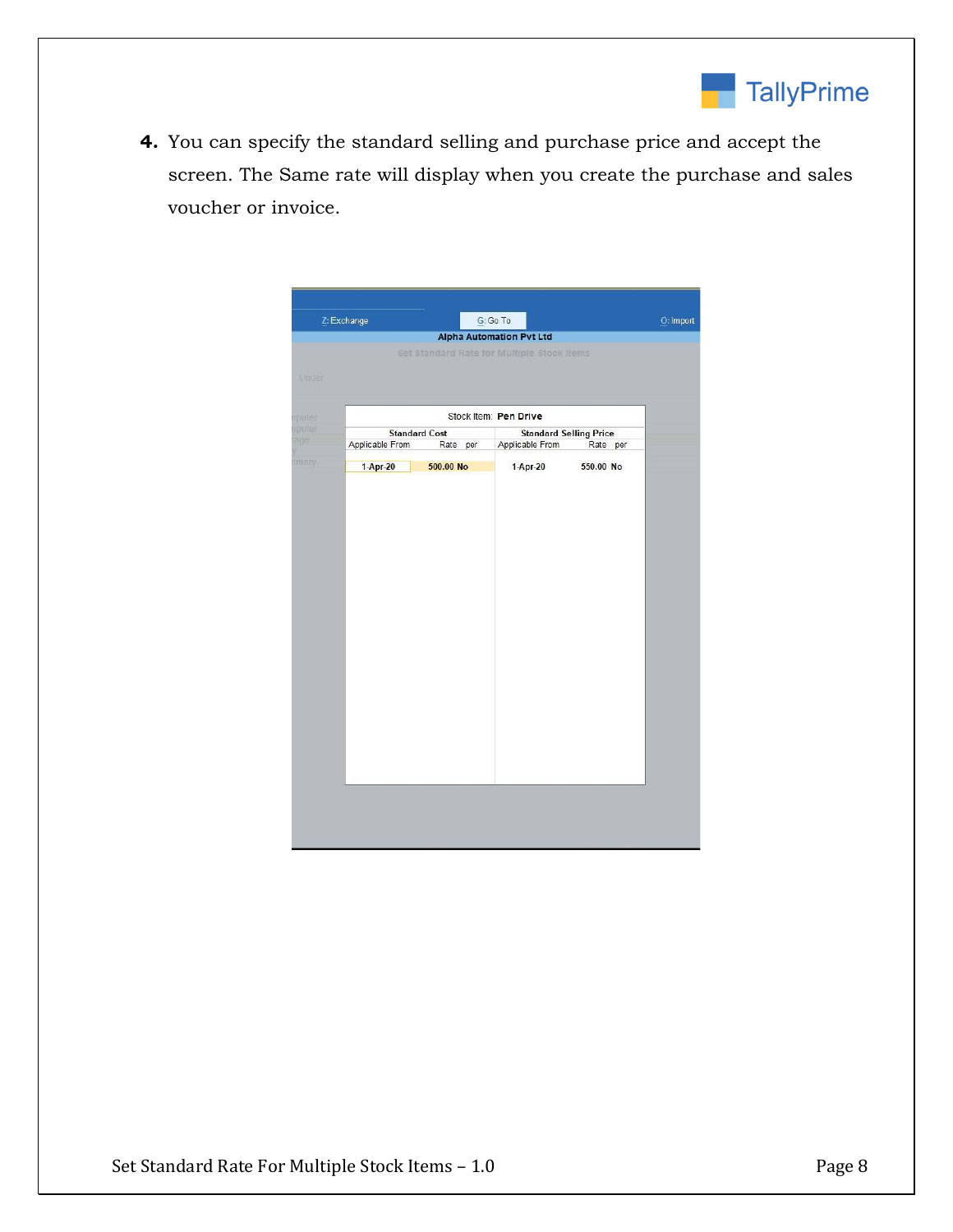

## **FAQ**

#### **Which version/release of TallyPrime does the add-on support?**

This add-on will work only from TallyPrime Release 1.0 onwards.

#### **How will I get support for this add-on?**

For any functional support requirements please do write to us on mail@aaplautomation.com or call us at +91-288-2713956/57/58, +91-9023726215/16, 9099908115, 9825036442.

## **If I need some enhancements / changes to be incorporated for the add-on, whom should I contact?**

Please to write to us on mail@aaplautomation.com with your additional requirements and we will revert to you in 24 hours.

#### **Will new features added be available to us?**

We offer one year availability of all support and new features free of cost. After one year, nominal subscription cost will be applicable to you to continue to get free support and updates.

#### **What will happen after one year?**

There is no fixed annual charge to be payable mandatory. However if any changes are required in our Add-On to make compatible with New Release of TallyPrime then the modification Charges will be applied.

#### **I am using a multi-site. Can I use the same Add-on for all the sites?**

No, one Add-on will work only for 1 site. You need to purchase again if you want to use the same Add-on for more sites.

#### **TDL Management screen shows errors with the Add-on. What do I do?**

Check whether the error is because of the Add-on or because of clashes between 2 TDLs (An add-on is also a TDL). In case of clashes, disable one or more TDLs and check which TDL has the error. If the Add-on has a problem, you can report it to us.